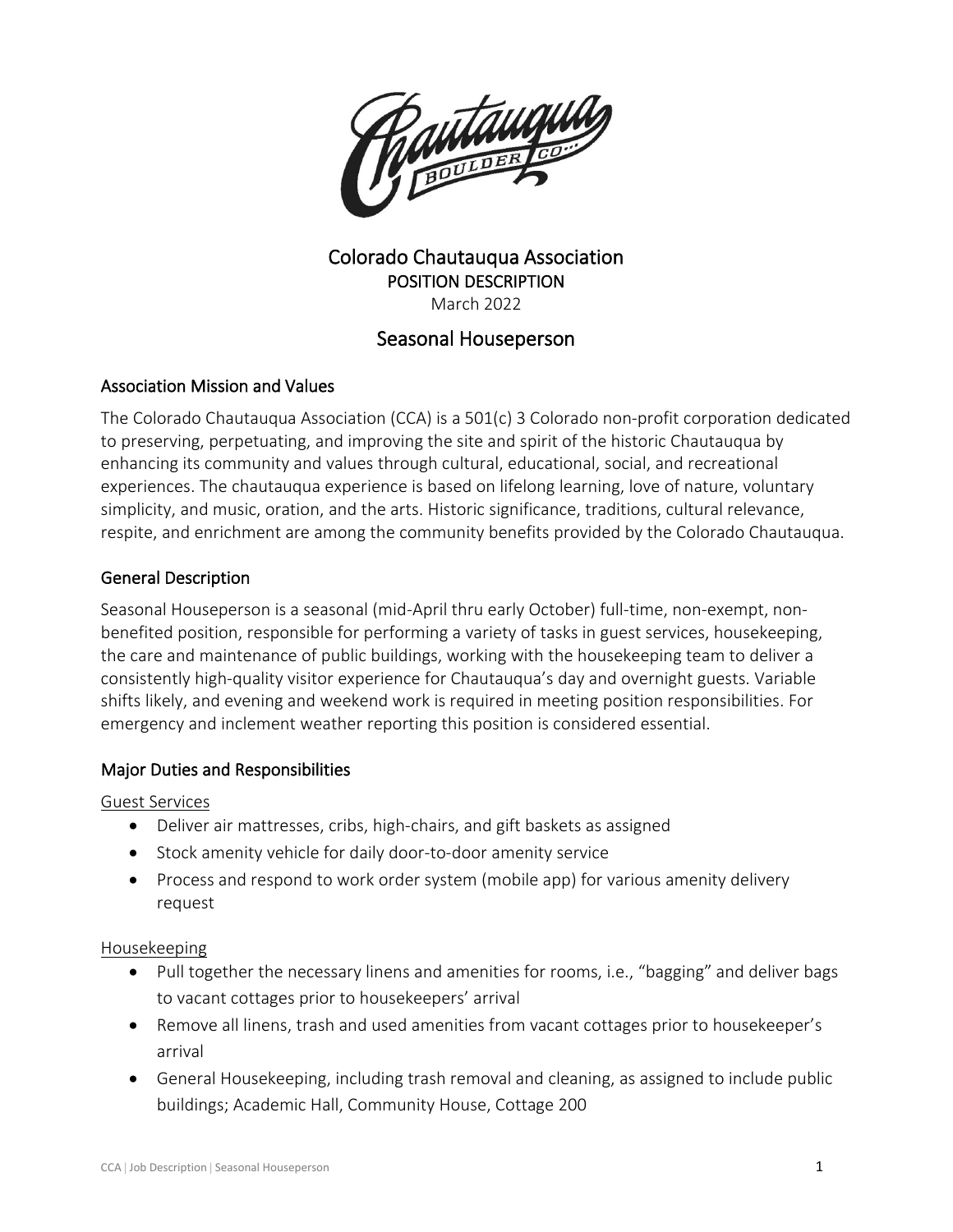• May assist with laundry when needed

### Private Events

- Remove trash, recycling and compost and clean venue room spaces and associated bathrooms
- Stock amenities and ensure equipment is in working order
- Deliver and store clean banquet linens to private event venues

#### Other responsibilities

- Arrange porch furniture
- Clean and squeegee windows on request
- Assist with snow removal, as directed for occupied cottages/lodges and public buildings (Community House, Academic Hall & Cottage 200)
- Empty and clean housekeeping vehicle daily
- Remove debris (apples) and sweep back area of guest laundry

### Reporting Relationships

Reports to the Housekeeping Coordinator May also take direction from: Lead Housekeeper, General Manager, Hospitality

### Required Qualifications

- 1 plus years housekeeping experience in a hotel/hospitality setting
- Must have a valid driver's license
- Reliable transportation to and from Chautauqua
- Flexible schedule

#### Knowledge, Skills & Abilities

- Excellent customer service skills
- Sharp attention to detail
- Energetic and resourceful
- Ability to work well as part of a team, and independently to complete tasks
- Must function effectively in fast-paced environment to meet deadlines
- Bi-lingual, a plus

### Technical Skills

- Proficient using cell phone for receiving and sending texts, and phone calls.
- Responsible for learning and using timekeeping system in ADP

### Physical Requirements

Duties require lifting and/or carrying of objects weighing up to 50 pounds. Must be able to climb stairs, ladders as well as navigate the site, which has a 200-foot elevation change.